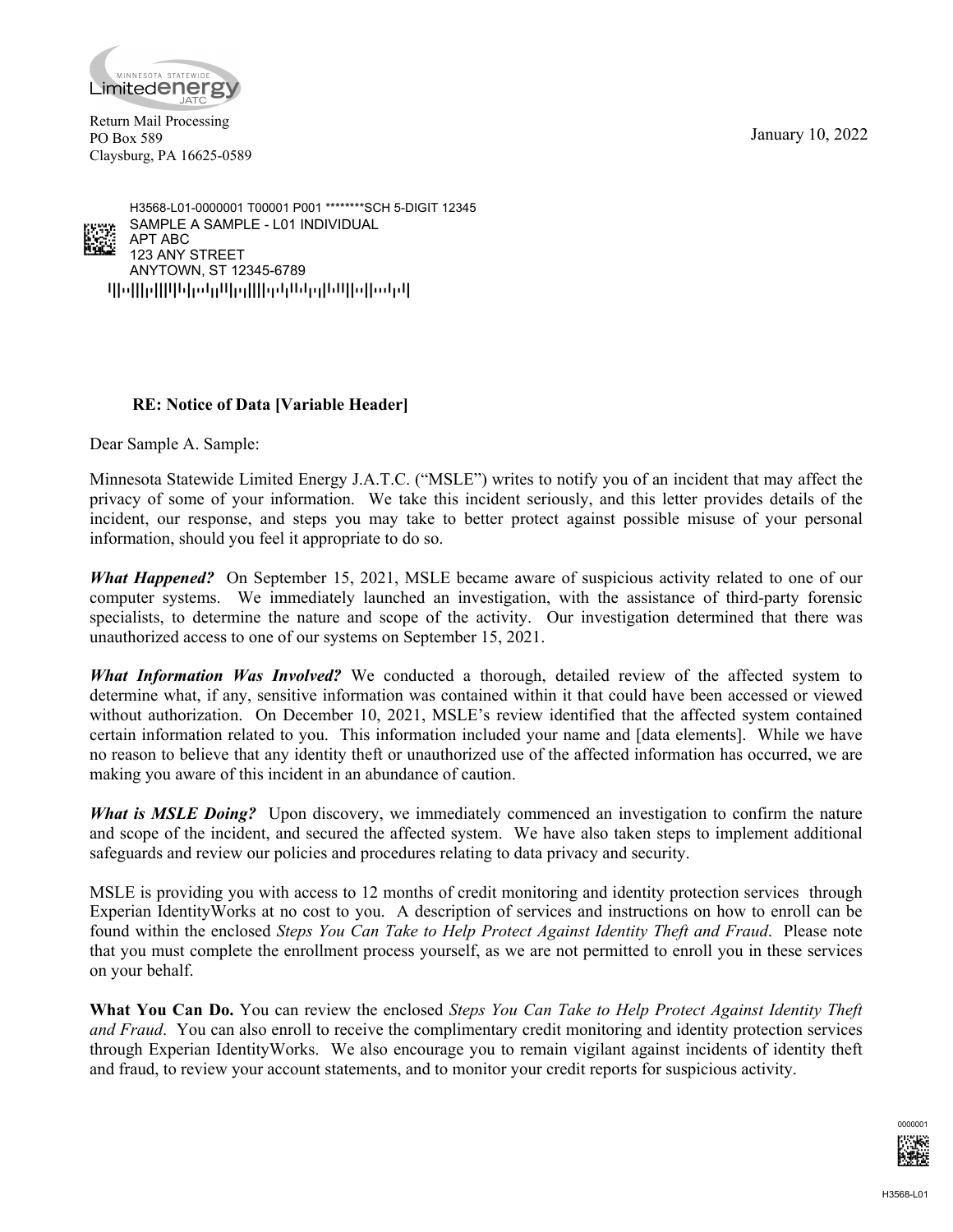*For More Information.* If you have additional questions, please call us at (888) 397-0013 between the hours of 6:00 AM to 8:00 PM, Monday through Friday PST and between the hours of 8:00 AM to 5:00 PM, Saturday and Sunday PST (Excluding Major US holidays).

MSLE takes the privacy and security of the information in our care seriously. We sincerely regret any inconvenience or concern this incident may cause you.

Sincerely,

Dwe Dunk

Dave Dressler Minnesota Statewide Limited Energy J.A.T.C.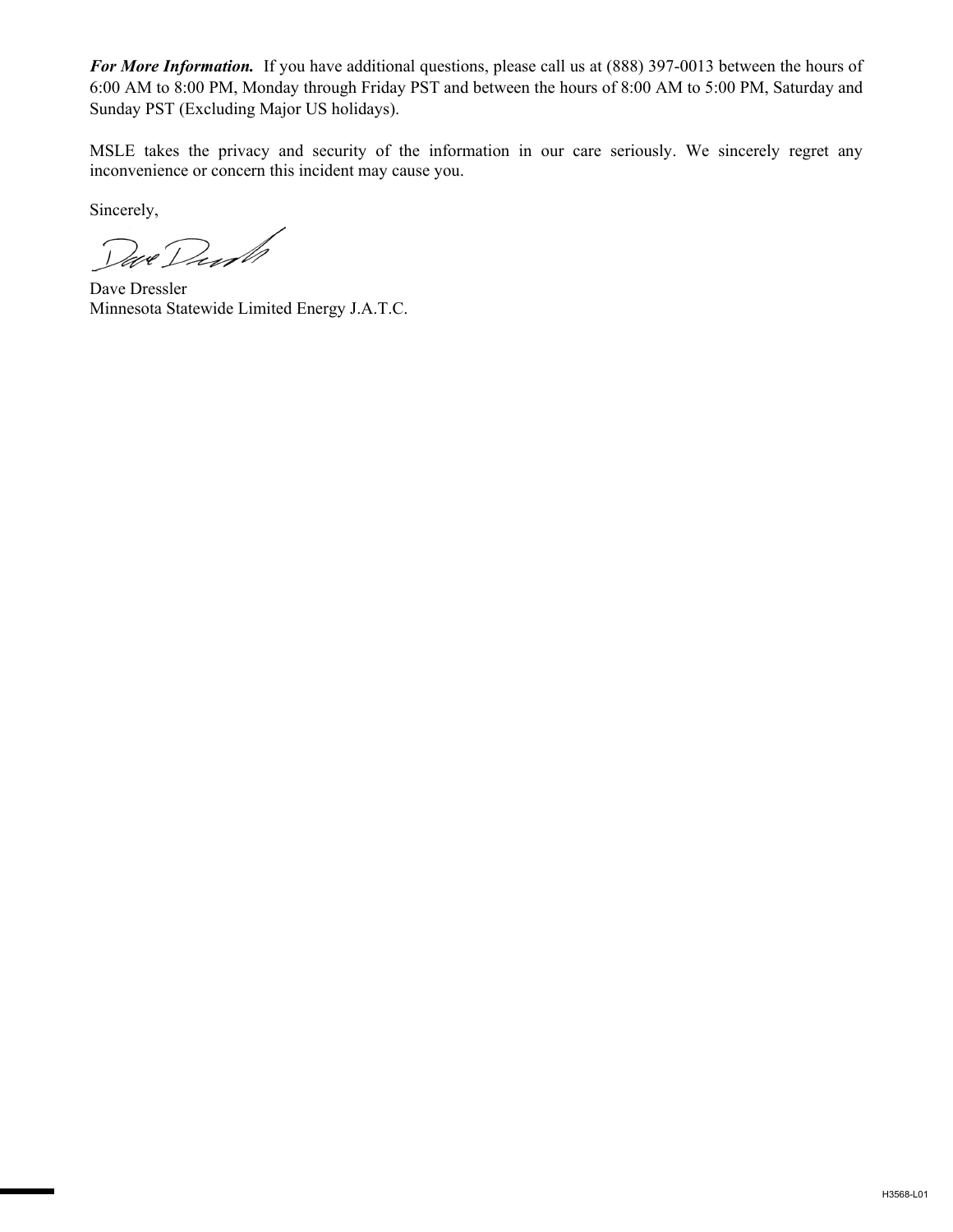# **Steps You Can Take to Help Protect Against Identity Theft and Fraud**

#### **Enroll in Credit Monitoring**

To help protect your identity, we are offering complimentary access to Experian IdentityWorks<sup>SM</sup> for 12 months.

If you believe there was fraudulent use of your information as a result of this incident and would like to discuss how you may be able to resolve those issues, please reach out to an Experian agent. If, after discussing your situation with an agent, it is determined that identity restoration support is needed then an Experian Identity Restoration agent is available to work with you to investigate and resolve each incident of fraud that occurred from the date of the incident (including, as appropriate, helping you with contacting credit grantors to dispute charges and close accounts; assisting you in placing a freeze on your credit file with the three major credit bureaus; and assisting you with contacting government agencies to help restore your identity to its proper condition).

Please note that Identity Restoration is available to you for 12 months from the date of this letter and does not require any action on your part at this time. The Terms and Conditions for this offer are located at www.ExperianIDWorks.com/restoration.

While identity restoration assistance is immediately available to you, we also encourage you to activate the fraud detection tools available through Experian IdentityWorks as a complimentary 12-month membership. This product provides you with superior identity detection and resolution of identity theft. To start monitoring your personal information, please follow the steps below:

- Ensure that you **enroll by** March 31, 2022 (Your code will not work after this date.)
- **Visit** the Experian IdentityWorks website to enroll: https://www.experianidworks.com/credit
- **-** Provide your activation code: ABCDEFGHI

If you have questions about the product, need assistance with Identity Restoration that arose as a result of this incident or would like an alternative to enrolling in Experian IdentityWorks online, please contact Experian's customer care team at (888) 397-0013 by March 31, 2022. Be prepared to provide engagement number B023121 as proof of eligibility for the Identity Restoration services by Experian.

## **ADDITIONAL DETAILS REGARDING YOUR 12-MONTH EXPERIAN IDENTITYWORKS MEMBERSHIP**

A credit card is not required for enrollment in Experian IdentityWorks. You can contact Experian immediately regarding any fraud issues, and have access to the following features once you enroll in Experian IdentityWorks:

- **Experian credit report at signup:** See what information is associated with your credit file. Daily credit reports are available for online members only.\*
- **Credit Monitoring:** Actively monitors Experian file for indicators of fraud.
- **Identity Restoration:** Identity Restoration specialists are immediately available to help you address credit and non-credit related fraud.
- **Experian IdentityWorks ExtendCARE<sup>TM</sup>:** You receive the same high-level of Identity Restoration support even after your Experian IdentityWorks membership has expired.
- **\*** \$1 Million Identity Theft Insurance\*\*: Provides coverage for certain costs and unauthorized electronic fund transfers.

\* Offline members will be eligible to call for additional reports quarterly after enrolling.

\*\* The Identity Theft Insurance is underwritten and administered by American Bankers Insurance Company of Florida, an Assurant company. Please refer to the actual policies for terms, conditions, and exclusions of coverage. Coverage may not be available in all jurisdictions.

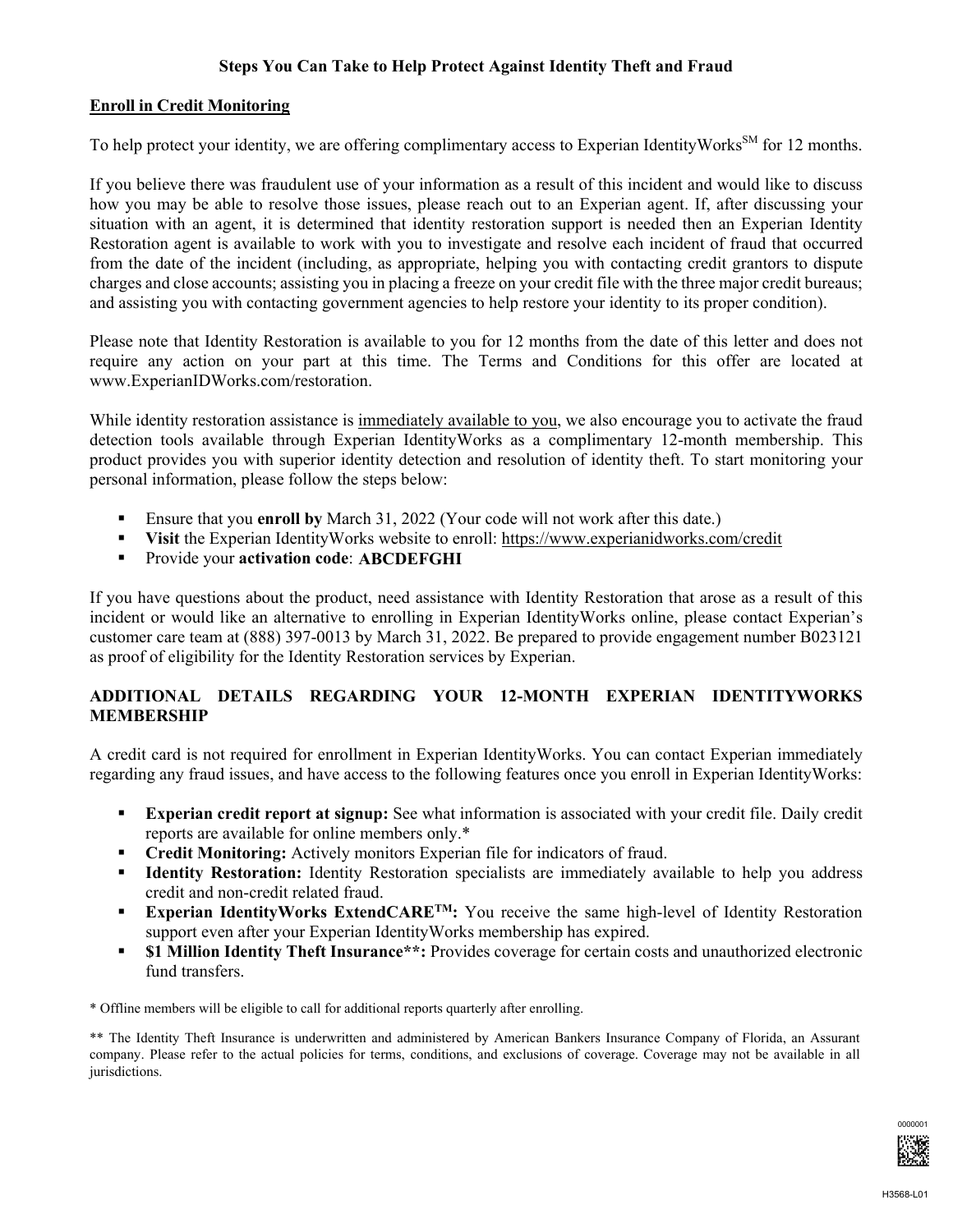### **Monitor Your Accounts**

Under U.S. law, a consumer is entitled to one free credit report annually from each of the three major credit reporting bureaus, Equifax, Experian, and TransUnion. To order your free credit report, visit www.annualcreditreport.com or call, toll-free, 1-877-322-8228. You may also directly contact the three major credit reporting bureaus listed below to request a free copy of your credit report.

Consumers have the right to place an initial or extended "fraud alert" on a credit file at no cost. An initial fraud alert is a 1-year alert that is placed on a consumer's credit file. Upon seeing a fraud alert display on a consumer's credit file, a business is required to take steps to verify the consumer's identity before extending new credit. If you are a victim of identity theft, you are entitled to an extended fraud alert, which is a fraud alert lasting seven years. Should you wish to place a fraud alert, please contact any one of the three major credit reporting bureaus listed below.

As an alternative to a fraud alert, consumers have the right to place a "credit freeze" on a credit report, which will prohibit a credit bureau from releasing information in the credit report without the consumer's express authorization. The credit freeze is designed to prevent credit, loans, and services from being approved in your name without your consent. However, you should be aware that using a credit freeze to take control over who gets access to the personal and financial information in your credit report may delay, interfere with, or prohibit the timely approval of any subsequent request or application you make regarding a new loan, credit, mortgage, or any other account involving the extension of credit. Pursuant to federal law, you cannot be charged to place or lift a credit freeze on your credit report. To request a security freeze, you will need to provide the following information:

- 1. Full name (including middle initial as well as Jr., Sr., II, III, etc.);
- 2. Social Security number;
- 3. Date of birth;
- 4. Addresses for the prior two to five years;
- 5. Proof of current address, such as a current utility bill or telephone bill;
- 6. A legible photocopy of a government-issued identification card (state driver's license or ID card, military identification, etc.); and
- 7. A copy of either the police report, investigative report, or complaint to a law enforcement agency concerning identity theft if you are a victim of identity theft.

| Equifax                                                        | <b>Experian</b>                | TransUnion                                                                                   |
|----------------------------------------------------------------|--------------------------------|----------------------------------------------------------------------------------------------|
| https://www.equifax.com/personal/                              |                                | https://www.transunion.com/credit-                                                           |
| credit-report-services/                                        | https://www.experian.com/help/ | help                                                                                         |
| 1-888-298-0045                                                 | 1-888-397-3742                 | 1-833-395-6938                                                                               |
| Equifax Fraud Alert, P.O. Box<br>105069 Atlanta, GA 30348-5069 | 9554, Allen, TX 75013          | Experian Fraud Alert, P.O. Box   TransUnion Fraud Alert, P.O. Box<br>2000, Chester, PA 19016 |
| Equifax Credit Freeze, P.O. Box                                |                                | Experian Credit Freeze, P.O.   TransUnion Credit Freeze, P.O.                                |
| 105788 Atlanta, GA 30348-5788                                  | Box 9554, Allen, TX 75013      | Box 160, Woodlyn, PA 19094                                                                   |

Should you wish to place a fraud alert or credit freeze, please contact the three major credit reporting bureaus listed below:

### **Additional Information**

You may further educate yourself regarding identity theft, fraud alerts, credit freezes, and the steps you can take to protect your personal information by contacting the consumer reporting bureaus, the Federal Trade Commission, or your state Attorney General.The Federal Trade Commission may be reached at: 600 Pennsylvania Avenue NW, Washington, DC 20580; www.identitytheft.gov; 1-877-ID-THEFT (1-877-438-4338); and TTY: 1-866-653-4261. The Federal Trade Commission also encourages those who discover that their information has been misused to file a complaint with them. You can obtain further information on how to file such a complaint by way of the contact information listed above. You have the right to file a police report if you ever experience identity theft or fraud. Please note that in order to file a report with law enforcement for identity theft, you will likely need to provide some proof that you have been a victim. Instances of known or suspected